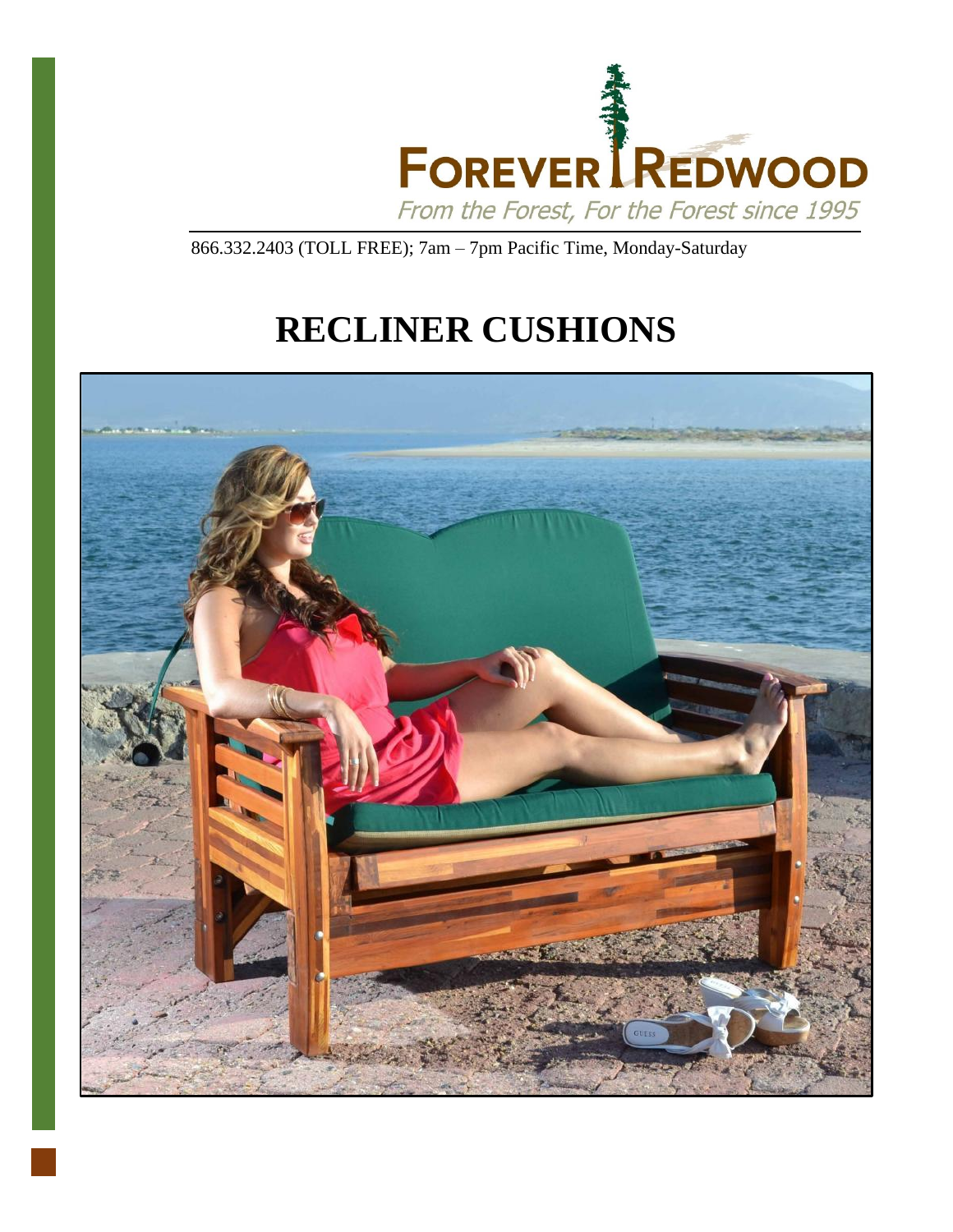## **CONTENT**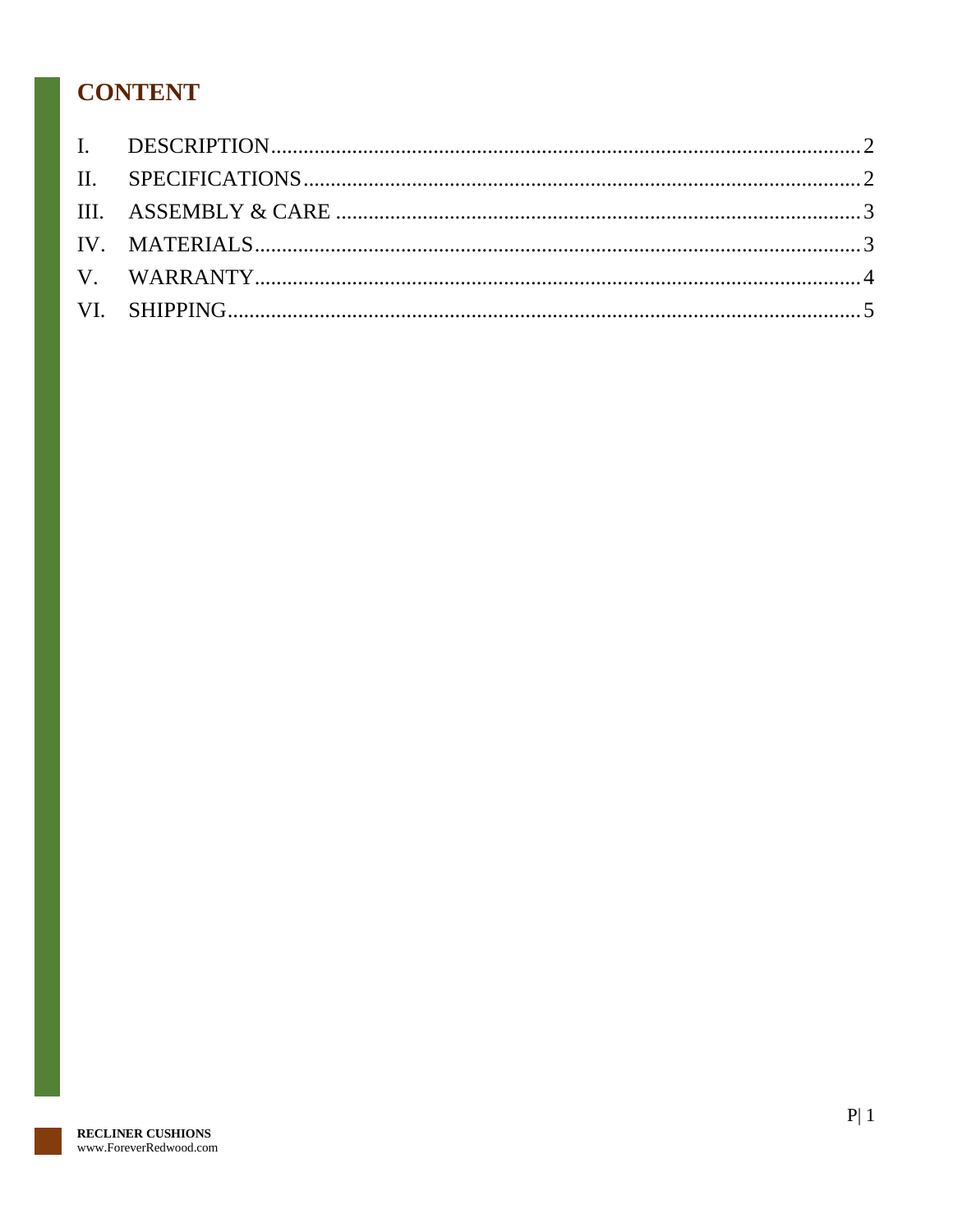## <span id="page-2-0"></span>**I. DESCRIPTION**

**Add comfort and warmth to your recliner with a custom cushion. These are great quality cushions that add a lot of color and comfort to your recliners.**

- **Quality:** Machine washable and fade resistant. All cushions are made from **[Sunbrella](http://www.outdoorfabriccentral.com/)** fabrics and are sewn with a built in zipper to make washing them a snap.
- **Customize:** Select from a wide array of fabrics at **[Sunbrella](http://www.outdoorfabriccentral.com/)** or use our standard Forest Green color. Under **More Options** select **Custom Cushion Color**, and note any custom color choices (name and number of fabric) in the **Order Comment** box.
- **Note:** Option to order a cushion is available with the purchase of most benches or chairs.

#### <span id="page-2-1"></span>**II. SPECIFICATIONS**

If you'd like a cushion for your chairs, please indicate this in the Advanced Options section. Standard cushions come in forest green however you also have the option to visit [Trivantage](https://www.trivantage.com/fabric-upholstery) to choose from the hundreds of outdoor fabrics they have for your cushion.



The most popular fabric choice over the years is the Forest Green. For this reason, we've made it our default fabric choice for all cushions. If you'd like a cushion in a color or pattern other than Forest Green, you can choose from thousands of fabrics by visiting our Sunbrella fabric partner Trivantage Upholstery Fabric at: [https://www.trivantage.com/fabric-upholstery.](https://www.trivantage.com/fabric-upholstery)

Just write the name and number of the fabric you'd like us to use to make your cushion in the comment box below the cushion selection. Most Sunbrella fabrics are under \$30/yard and are included in the cushion price. If you prefer a premium fabric over \$30/yard, the cost over \$30/yard will be manually added to your order total.

Trivantage fabric is made to sit out in the sun and not fade or fall apart for years. It's machine washable. Each cushion has a zipper so you can remove the foam and wash the fabric.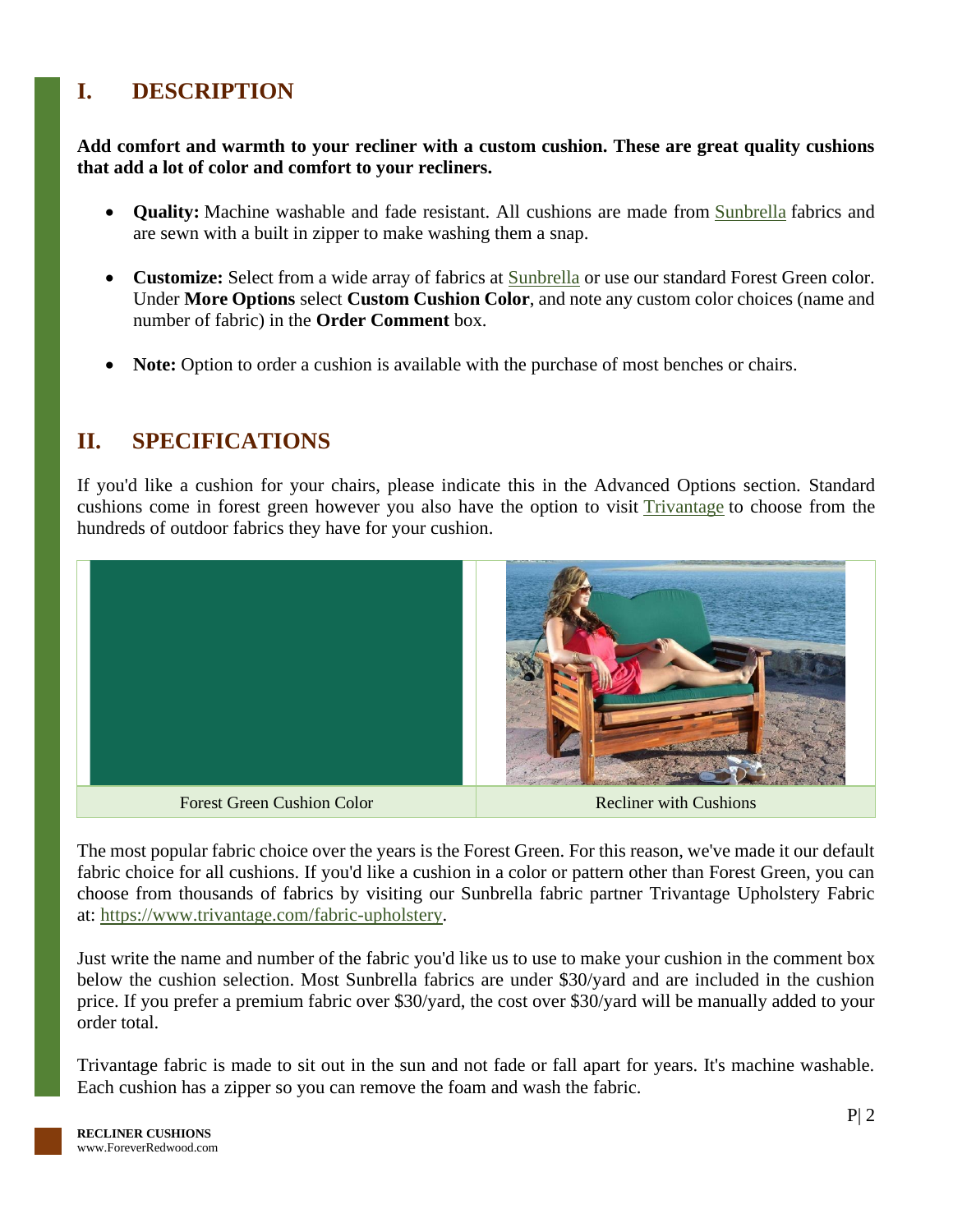## <span id="page-3-0"></span>**III. ASSEMBLY & CARE**

Assembly instructions are not necessary for this product.

### <span id="page-3-1"></span>**IV. MATERIALS**

The secret to outdoor longevity begins and ends with the wood. We use generous amounts of the most decay resistant wood available. We encourage our customers to compare photos of our items side by side with any competing product. Thickness counts. Furniture that is thin and light simply won't last in the year round weather.

To keep your furniture beautiful, we use only stainless steel hardware and the highest quality stains and sealants. We use only the Sickens brand of sealants.

Our primary customer has always been the homeowner that appreciates spending a bit more for quality that will last decades.

Our products are installed with organizations that appreciate longevity like the U.S. Forest Service, U.S. military installations, State and City parks, golf clubs and hotels.

We are favored by many landscape architects and contractors because they can count on exceptional quality and quick personal service to complete projects.

We build each item by hand. This insures your set is finely finished and carefully inspected. Old-fashioned hand building also allows us to adjust the size or design of any item to fit your needs.

Because we are a forestry company, we can offer 5 exceptional wood grades to choose from our carefully managed forests with warranties of up to 30 years against decay in any weather. Click for more about our 5 [wood grades.](https://www.foreverredwood.com/redwood-furniture/wood-grade/)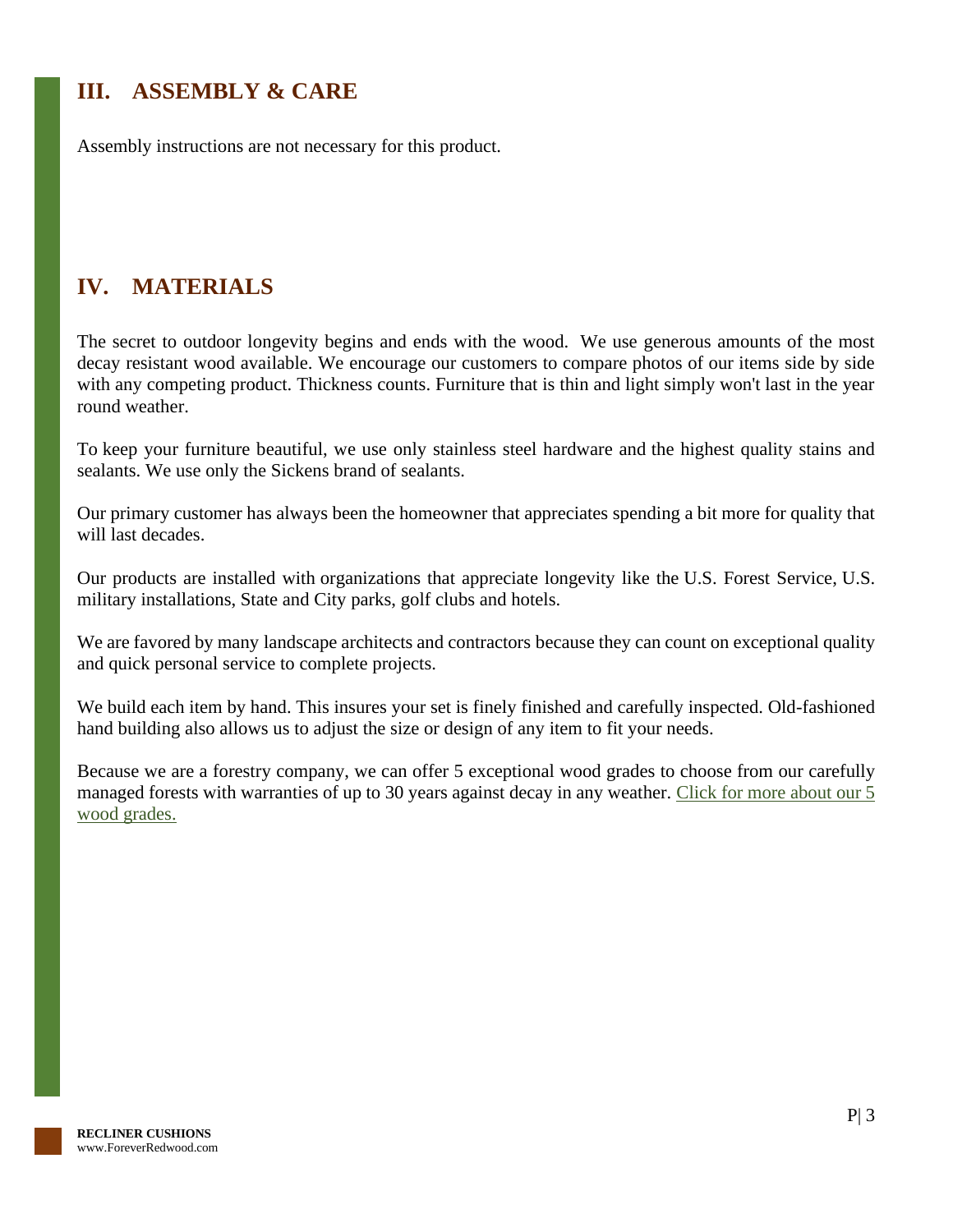### <span id="page-4-0"></span>**V. WARRANTY**

Wood decay is warrantied up to 30 years depending on the wood grade. No other outdoor furniture manufacturer has warranties like this. The key is the excellent quality of our wood and the extra-thick timber designs of all our pieces.

#### **Wood Grades and Decay Warranty:**

- Douglas-fir: 10 years
- Mosaic Eco-Wood: 10 years
- Redwood: 15 years
- Mature Redwood: 20 years
- Old-Growth Redwood: 30 years

Forever Redwood stands behind its products. We are committed to quickly resolving any issues that might occur. For more information please see our [Warranty](https://www.foreverredwood.com/redwood-furniture/warranty) page.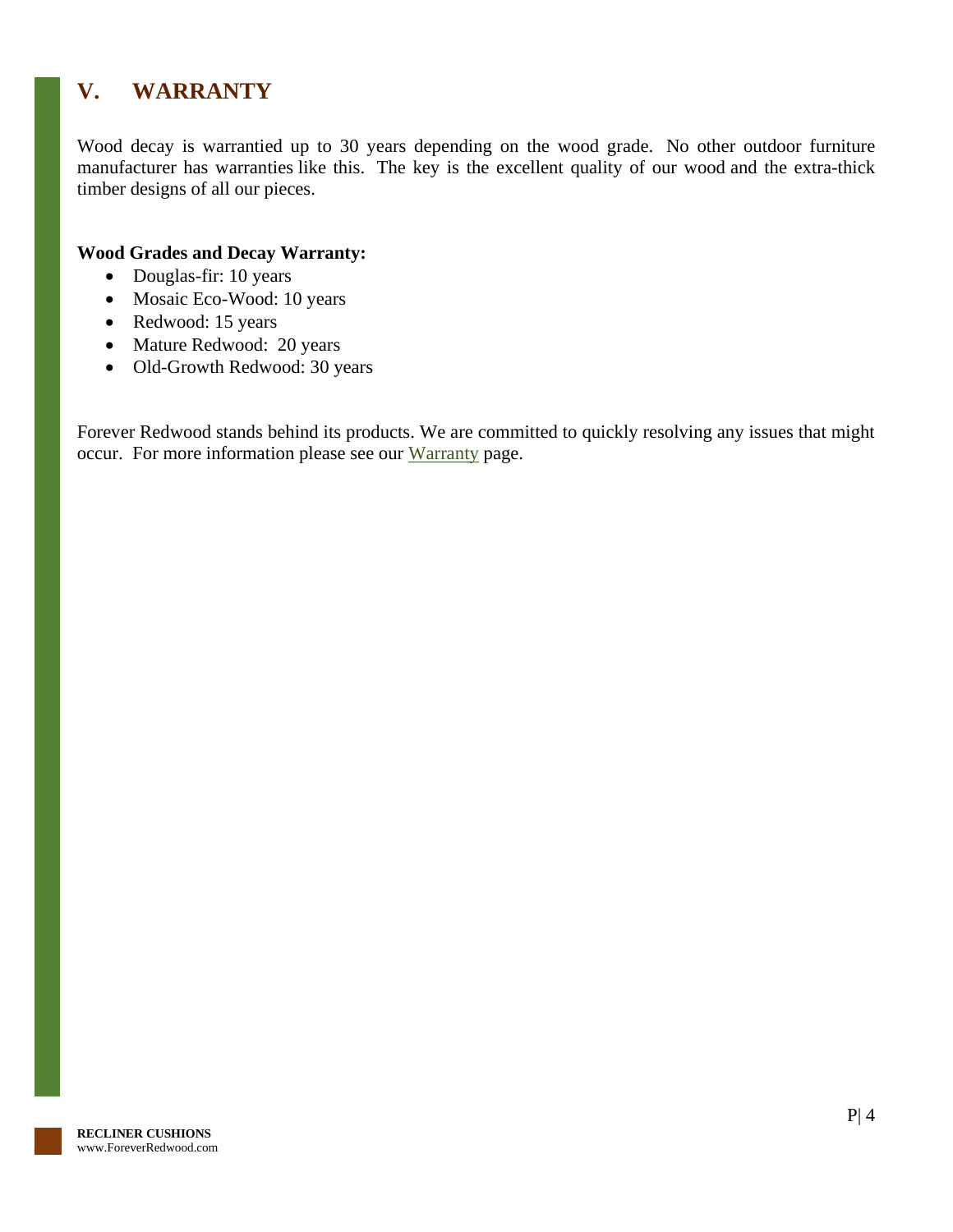## <span id="page-5-0"></span>**VI. SHIPPING**

#### **We offer 4 Shipping Options in the U.S.:**

- Rush Shipping (ships in 3 weeks).
- Priority Shipping (ships in 6 weeks).
- Standard Shipping (ships in 10 weeks).
- Free Shipping in the Continental U.S. (ships in 14 weeks).

#### **Notes for Orders requiring drawings or approvals:**

All Shade Structure orders (Pergolas, Pavilions, Gazebos and Arbors) require drawings to make sure all details are agreed upon prior to building and to give our customers the ability to customize their structures to meet their needs. We also sometimes make custom changes to Swings, Planters, Benches, Tables and other standard production items per customer requests. If your order has a custom detail or is a shade structure, you will receive your first drawings via email within 5 business days of receiving your completed order with a deposit.

We will go back and forth with you as needed to fine tune the design to your liking prior to building it. Once you sign off on your drawings, your timeline for shipping will begin. Please keep this in mind. If you need a Rush Order and also drawings, it is best you call in your order so that we can organize ourselves to both complete your drawings on an expedited basis and meet your shipping deadline.

**Yes, you can have free shipping plus save 3% off your order!** We carefully hand build each Forever Redwood item. When you choose a longer ship out date, you give us more time to build. This lowers our cost and we pass the savings to you. If you choose the Wait & Save Shipping option and prefer we ship out on a specific date (up to 6 months in advance), just enter the date in the Comment Box at Checkout. If no note is included, we'll ship in 3 months.

Orders ship from San Diego, CA. Add 3 to 6 business days transit time (depending on location). We ship to any country. Canada orders ship in 6 weeks. To see Canadian shipping costs, just add item to cart.

For orders outside the U.S. or Canada, just enter your country in the shipping information section at checkout or in the shopping cart to see your freight cost. We ship outside the U.S. or Canada in 6 weeks. For all international shipments, the shipping companies handle any customs paperwork and then contact you to arrange delivery.

**Assembly Service Available Nationwide:** All orders over \$3,000. in size can choose to have Forever Redwood assemble for you. Just choose White Glove Service in the Shopping Cart or at Checkout. For more information on White Glove, please go to: [WHITE GLOVE.](https://www.foreverredwood.com/white-glove/)